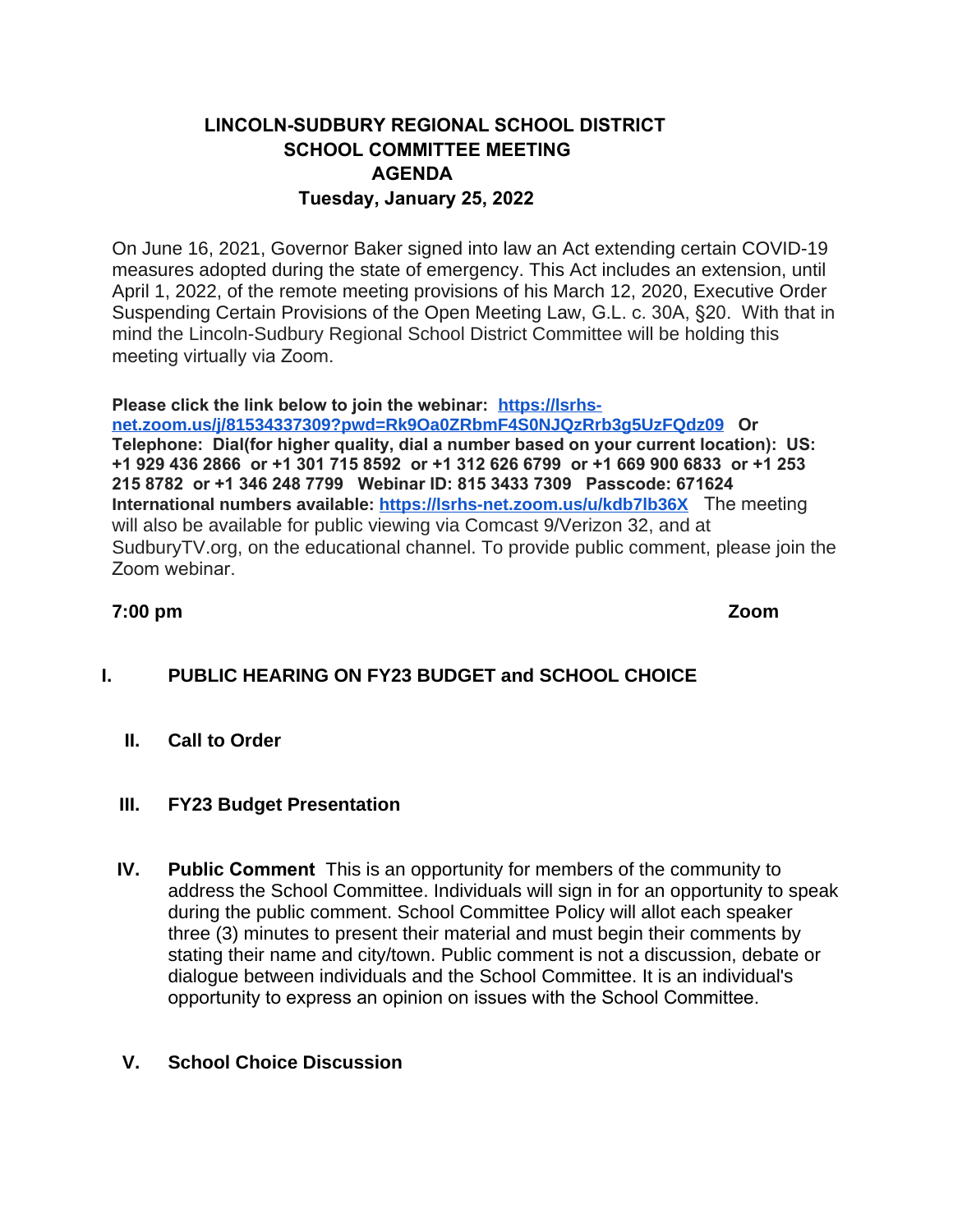### **VI. Public Comment**

# **VII. CLOSE PUBLIC HEARING ON FY23 BUDGET AND SCHOOL CHOICE**

#### **VIII. Call to Order**

#### **XI. Information and Discussion**

- a. Ongoing review of School Committee policies
- b. Review progress toward LSSC annual goals
- c. Graduation Requirements

### **XIII. Student Representative Report**

- **XIV. METCO Parent Representative Report**
- **XV. Teachers' Association Report**
- **XVI. Chairperson and Liaison Reports**

### **XVII. Superintendent/Principal Report**

- a. General updates
- b. New state testing options

# **XVIII. Director of Finance and Operations Report**

a. General updates

# **XIV. Action Items**

- a. Vote: LS School Committee Policy Section D, as revised
- b. Vote revision to graduation requirements
- c. Vouchers 1081-1086

# **XV. Approval of Minutes**

a. Approval of minutes for December 23, 2021 and January 11, 2022

# **XVI. Future Agenda Items**

**XV. Public Comment** This is an opportunity for members of the community to address the School Committee. Individuals will sign in for an opportunity to speak during the public comment. School Committee Policy will allot each speaker three (3) minutes to present their material and must begin their comments by stating their name and city/town. Public comment is not a discussion, debate or dialogue between individuals and the School Committee. It is an individual's opportunity to express an opinion on issues with the School Committee.